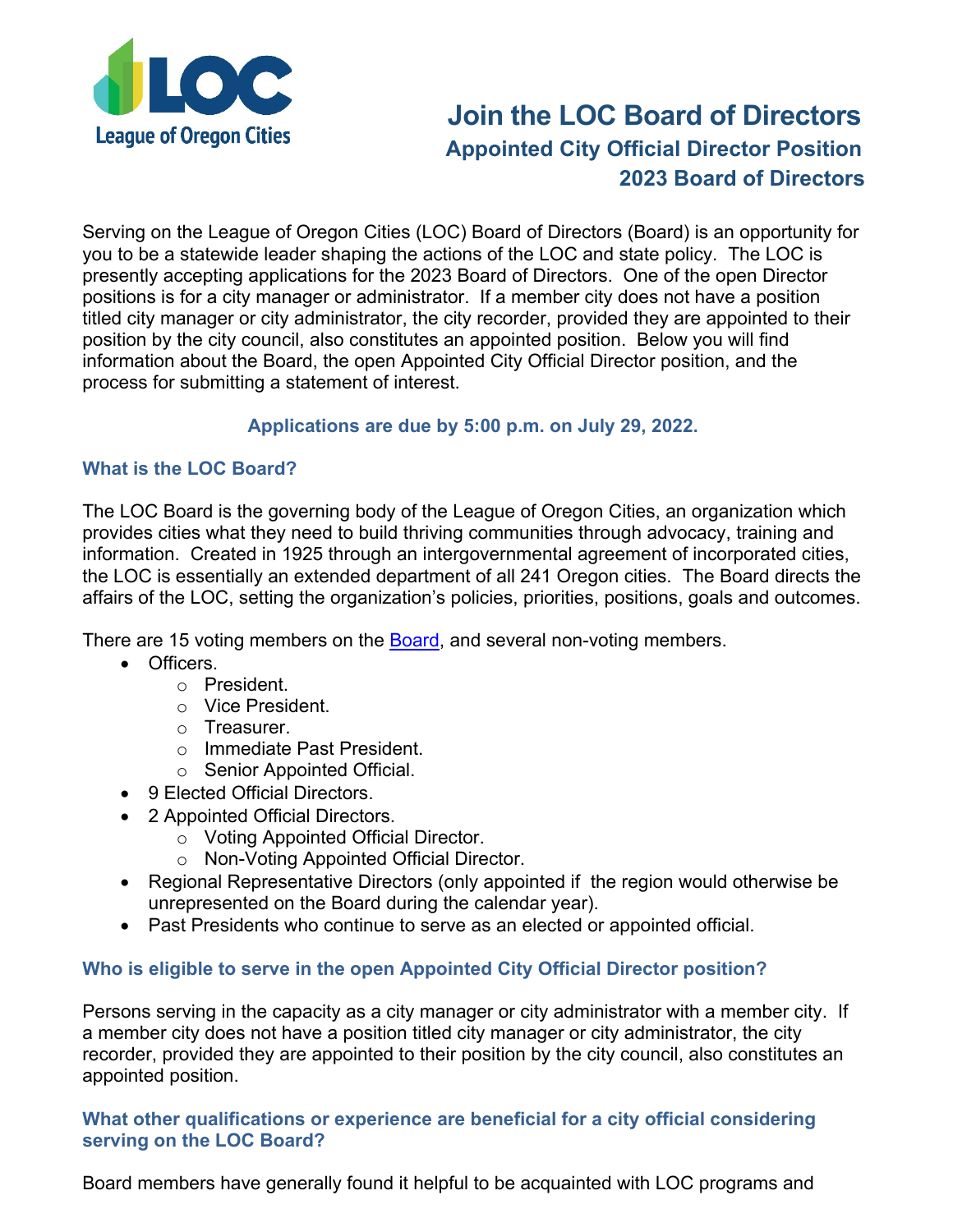services. Knowing area legislators, having the ability to attend all-day Board meetings, and generally being interested in taking an active part in LOC events and activities throughout the year are all beneficial.

## **How long is the term of office?**

The position is for a three-year term, beginning January 1, 2023 and ending December 31, 2025. For the first year of the three-year term, this position will be non-voting. During the second year of the term, the position will be able to vote. And, during the third year, the position will not only be able to vote, but will also be a member of the Board's Executive Committee.

## **What selection process is being used to fill this vacancy?**

If you are interested in this seat, you must apply for the position via a process established by and run through the Oregon City/County Management Association (OCCMA). The OCCMA will select who it believes to be the best candidate, and forward their recommendation to the LOC Nominating Committee.

Generally, the OCCMA Nominating Committee will review all submitted applications and make a recommendation to be considered at a special meeting of the OCCMA Board of Directors in September. The OCCMA Board of Director's desired candidate will be placed on the slate of candidates prepared by the LOC Nominating Committee and submitted to the membership for consideration and vote. Applicants should know that the LOC bylaws do allow for nominations from the floor of the Annual Business Meeting.

Membership in the OCCMA is not required for a person to serve on the LOC Board of Directors in this position.

#### **What are the responsibilities of the Board?**

In accordance with the LOC's [governing documents,](https://www.orcities.org/about/who-we-are/governing-guidelines) Board members have the following collective and individual responsibilities.

- General Governance Responsibilities.
	- o Determine and support the LOC's vision, mission, and strategic plan.
	- o Select and support the Executive Director.
	- o Ensure adequate revenues and approve a budget for effective management of the revenues.
	- o Participate in LOC activities.
	- o Determine, monitor, and strengthen the LOC's programs and services.
	- o Review agenda and supporting materials prior to Board meetings.
	- o Attend all Board and general membership meetings, including periodic meetings, and notify the President and Executive Director of any planned or emergency absence and the reason for it.
	- o Serve on LOC committees as needed and offer to take on special assignments.
- Ethical Responsibilities.
	- o Adhere to the requirements of the Oregon Governments Ethics Law, ORS Chapter 244.
	- $\circ$  Perform Board duties in good faith to promote the best interests of the LOC.
	- o Disclose potential and actual conflicts of interest prior to voting on any matter before the Board.
- Communication Responsibilities.
	- o Facilitate two-way communication between LOC and city officials within your sphere of influence.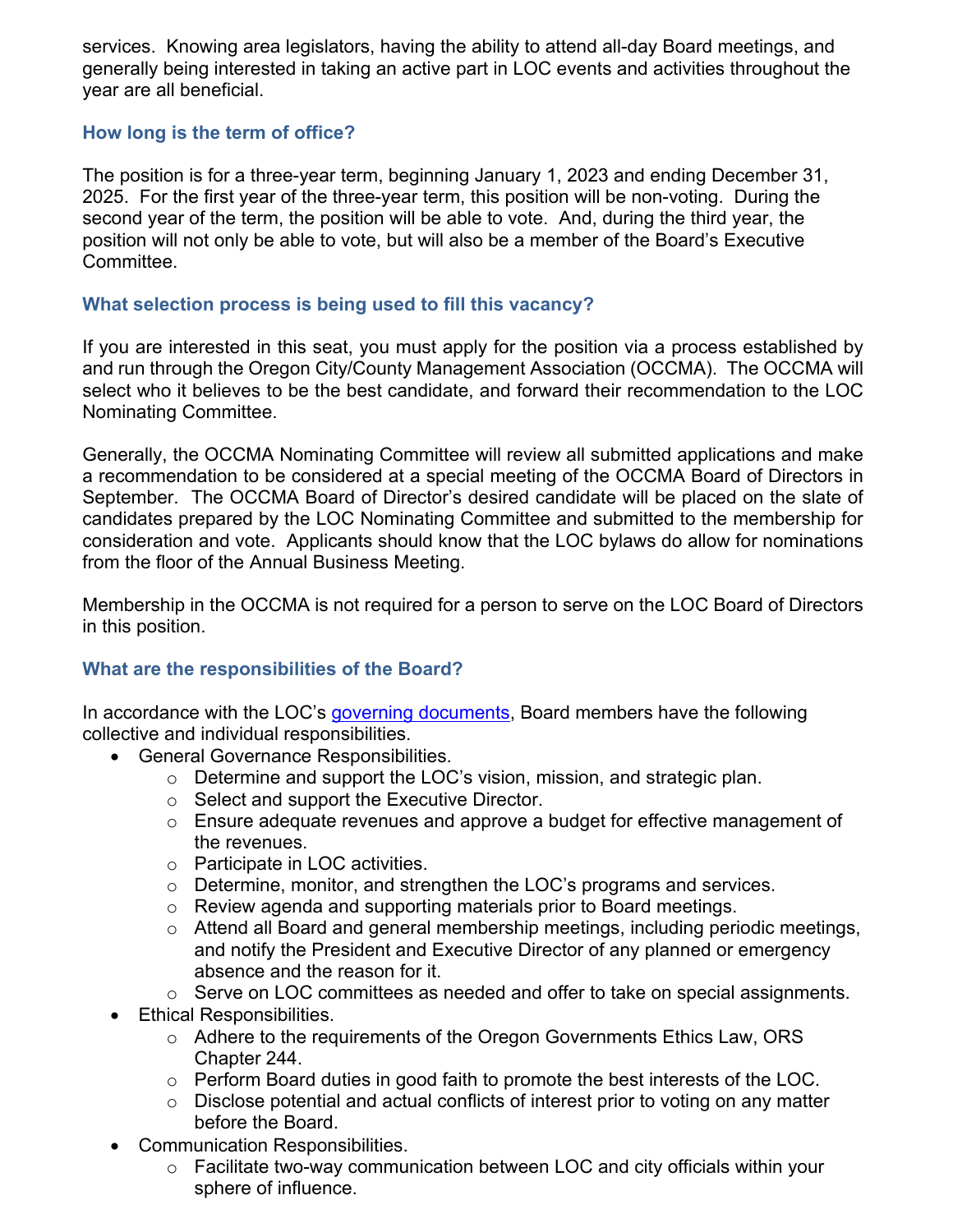- $\circ$  Assume responsibility for interpreting Board policy to the LOC membership.
- o Ensure the LOC speaks with "one voice" once the Board has made a decision.
- $\circ$  Seek out city officials who have the potential to strengthen the LOC and encourage their participation in the LOC.

#### **What are the expectations of Board members?**

Board members are expected to attend all meetings, of which there are historically five per calendar year. Generally meetings occur during the following months: January/February; April; June; October; and December. Meetings typically begin around 9:00 a.m. and end in the late afternoon. Hybrid capabilities exists for Board meetings for those members who cannot travel. A Board dinner is generally held in coordination with the meeting itself, sometimes the dinner occurs the night before the meeting and other times it occurs immediately after the meeting concludes. The LOC covers all travel expenses related to attending Board meetings.

Meeting dates and locations for calendar years 2023, 2024, and 2025 are still being developed.

Board members are also expected to attend major LOC events. Of particular importance are the Spring Conference, Annual Conference, and in odd-numbered years City Day at the Capitol. During the term of the open position, the following major events are presently scheduled:

- 2023 City Day at the Capitol, January 25 (Salem);
- 2023 Spring Conference, April 25 26 (Seaside);
- 2023 Annual Conference, October 16 19 (Eugene);
- 2024 Spring Conference, April 26 27 (Klamath Falls);
- 2024 Annual Conference, October 16 19 (Bend);
- 2025 Spring Conference, April 24-25 (Hood River);
- 2025 Annual Conference, October 1-4 (Portland).

While not required, Board members are strongly encouraged to participate in Small Cities meetings and any major LOC training events occurring in their [region.](https://www.orcities.org/resources/reference/map-oregon-cities) The LOC has created 12 regions of the state, with each region hosting quarterly [Small Cities meetings](https://www.orcities.org/education/small-cities-program) and playing host to regional training events throughout the year. When possible, Board members are encouraged to attend these events.

#### **Does the LOC cover Board members' travel expenses?**

In general, the LOC pays actual and necessary travel expenses incurred by Board members attending Board meetings. Covered expenses generally include mileage reimbursement, meals, and lodging.

The LOC does not automatically pay the expenses or the registration fees for Board members to attend major LOC events on the theory that as a city official, each Board member would already be attending the major events at the expense of their own city. However, recognizing that not all cities in Oregon have the financial capacity to send their officials to major LOC events, within each budget, the Board sets aside funds to ensure funding is not a barrier to a member attending a major LOC event.

Expenses incurred by the LOC on behalf of a Board member, along with direct reimbursements, are reportable on a member's Statement of Economic Interest. The LOC will provide all members with the information necessary to submit the required information.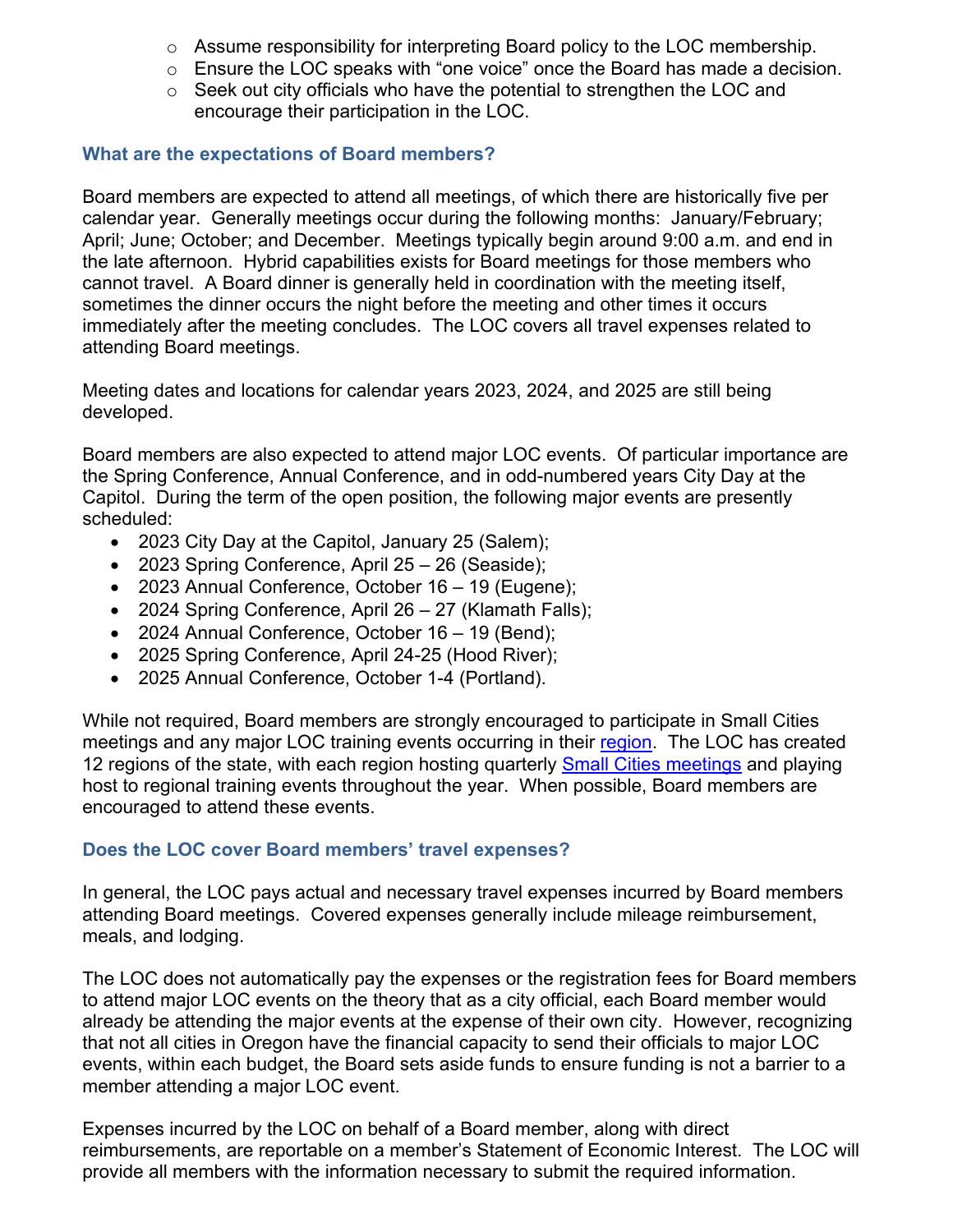

**Name: Title (i.e. City Manager, City Administrator, City Recorder)**: **City: How long have you been a city manager/administrator/recorder in Oregon: City Population: Preferred Email:**

## *Please answer the following questions:*

1. Why are you interested in serving as a member of the LOC Board of Directors (Board)?

- 2. Please list your service on LOC committees, caucuses, or with the LOC's affiliate groups (i.e. Oregon City County Managers Association), including years of service and any leadership positions held.
- 3. Please describe your relevant public service experience including elected and appointed positions in local government.

4. How have you contributed to the LOC in your tenure as a city official with an Oregon city?